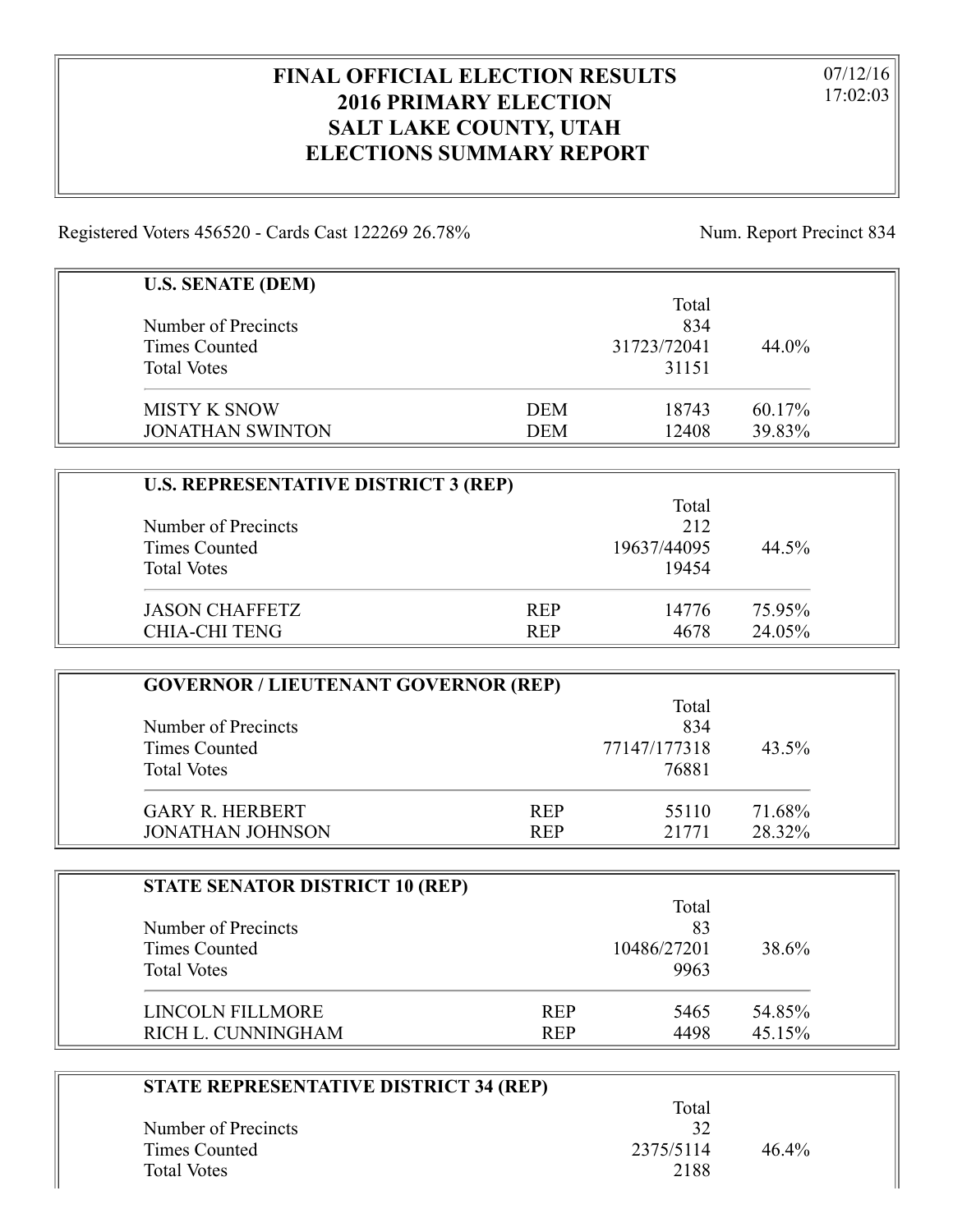| <b>JACK P. CASTELLANOS</b> | <b>REP</b> |      | 33.04% |  |
|----------------------------|------------|------|--------|--|
| <b>MACADE JENSEN</b>       | <b>REP</b> | !465 | 66.96% |  |

| <b>STATE BOARD OF EDUCATION DISTRICT 7</b> |             |           |
|--------------------------------------------|-------------|-----------|
|                                            | Total       |           |
| Number of Precincts                        | 110         |           |
| Times Counted                              | 17238/68985 | 25.0%     |
| <b>Total Votes</b>                         | 15578       |           |
| <b>CAROL BARLOW-LEAR</b>                   | 4454        | 28.59%    |
| <b>SHELLY TEUSCHER</b>                     | 2358        | $15.14\%$ |
| <b>LESLIE BROOKS-CASTLE</b>                | 2213        | $14.21\%$ |
| LAURIE WILLIAMS                            | 2141        | 13.74%    |
| DAN TIPPETTS                               | 1736        | $11.14\%$ |
| FRANK A. LANGHEINRICH                      | 1552        | 9.96%     |
| <b>FRANK G. STRICKLAND</b>                 | 1124        | $7.22\%$  |

| <b>STATE BOARD OF EDUCATION DISTRICT 8</b> |             |        |
|--------------------------------------------|-------------|--------|
|                                            | Total       |        |
| Number of Precincts                        | 155         |        |
| Times Counted                              | 29568/88239 | 33.5%  |
| <b>Total Votes</b>                         | 26166       |        |
| <b>JANET A CANNON</b>                      | 9878        | 37.75% |
| <b>RICHARD R. NELSON</b>                   | 6522        | 24.93% |
| LINDA DIXON MARIOTTI                       | 6283        | 24.01% |
| <b>DAVID SHARETTE</b>                      | 3483        | 13.31% |

| <b>STATE BOARD OF EDUCATION DISTRICT 10</b> |             |        |
|---------------------------------------------|-------------|--------|
|                                             | Total       |        |
| Number of Precincts                         | 215         |        |
| Times Counted                               | 27188/95546 | 28.5%  |
| <b>Total Votes</b>                          | 24473       |        |
| <b>KATHLEEN RIEBE</b>                       | 11908       | 48.66% |
| <b>GARY THOMPSON</b>                        | 6422        | 26.24% |
| <b>DAVE CRANDALL</b>                        | 6143        | 25.10% |

| <b>STATE BOARD OF EDUCATION DISTRICT 11</b> |             |        |
|---------------------------------------------|-------------|--------|
|                                             | Total       |        |
| Number of Precincts                         | 148         |        |
| Times Counted                               | 23350/90311 | 25.9%  |
| <b>Total Votes</b>                          | 21012       |        |
| LISA D. CUMMINS                             | 8635        | 41.10% |
| <b>ERIN PRESTON</b>                         | 7059        | 33.60% |
| <b>REED CHADWICK</b>                        | 5318        | 25.31% |

## **JORDAN SCHOOL DISTRICT 5**

L,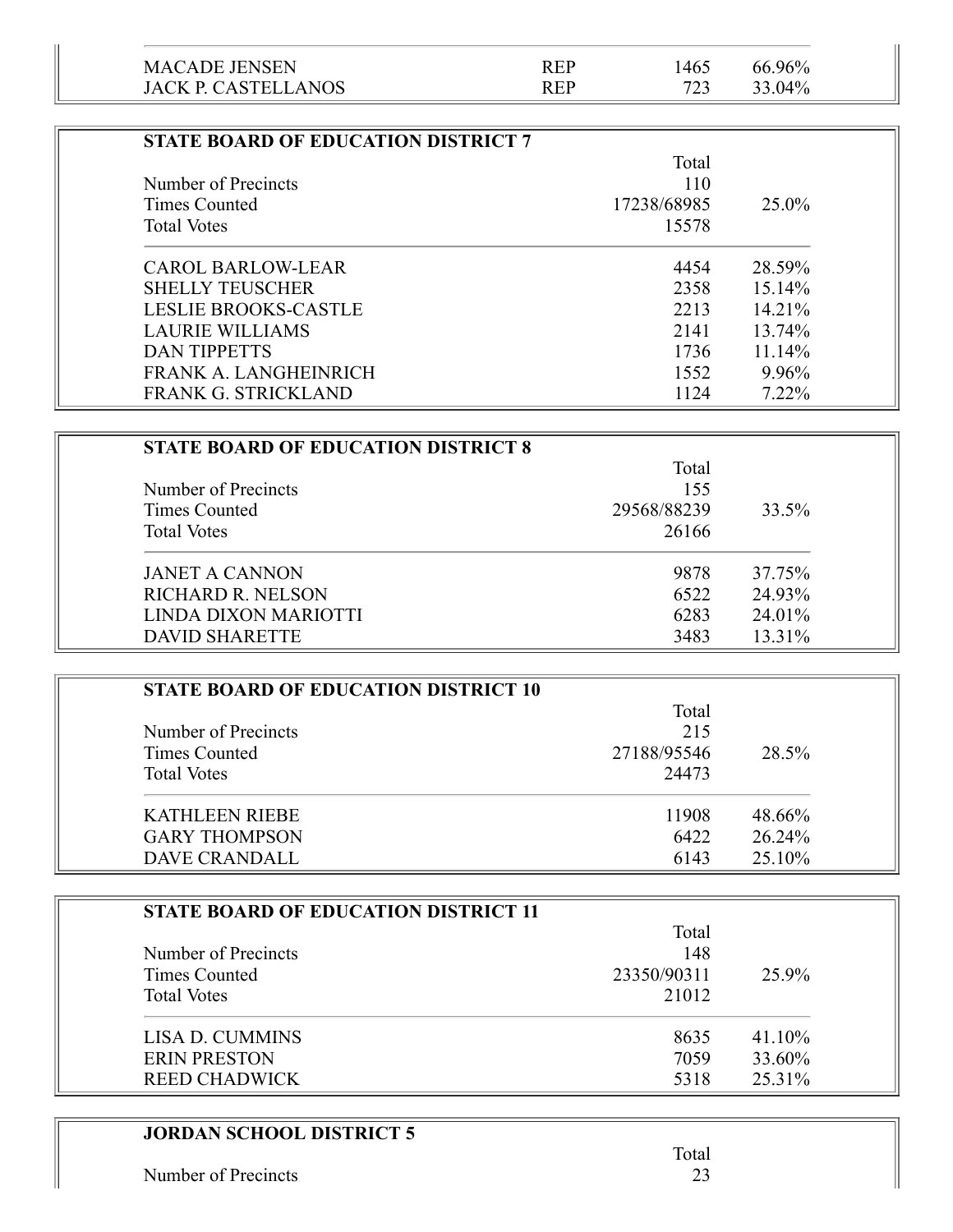| Times Counted<br><b>Total Votes</b> | 3764/15581<br>3336 | 24.2%     |
|-------------------------------------|--------------------|-----------|
| <b>BRYCE DUNFORD</b>                | 1379               | 41.34%    |
| <b>CHIP DAWSON</b>                  | 1009               | $30.25\%$ |
| RICHARD S. OSBORN                   | 948                | 28.42%    |

| <b>SALT LAKE CITY SCHOOL DISTRICT 1</b> |           |          |
|-----------------------------------------|-----------|----------|
|                                         | Total     |          |
| Number of Precincts                     | 13        |          |
| Times Counted                           | 1835/7629 | $24.1\%$ |
| <b>Total Votes</b>                      | 1716      |          |
| <b>TIFFANY SANDBERG</b>                 | 855       | 49.83%   |
| <b>TERESA P. ORGANISTA</b>              | 501       | 29.20%   |
| <b>JOHN SATINI</b>                      | 360       | 20.98%   |

| <b>SALT LAKE CITY SCHOOL DISTRICT 5</b> |            |        |
|-----------------------------------------|------------|--------|
|                                         | Total      |        |
| Number of Precincts                     | 19         |        |
| Times Counted                           | 2772/11939 | 23.2%  |
| <b>Total Votes</b>                      | 2558       |        |
| <b>JASON STEVENSON</b>                  | 966        | 37.76% |
| <b>HEATHER BENNETT</b>                  | 961        | 37.57% |
| <b>CATHY VAIL GRAHAM</b>                | 441        | 17.24% |
| <b>DANIEL MCGUIRE</b>                   | 190        | 7.43%  |

| <b>MILLCREEK CITY MAYOR</b> |             |          |
|-----------------------------|-------------|----------|
|                             | Total       |          |
| Number of Precincts         | 45          |          |
| Times Counted               | 12334/29929 | 41.2%    |
| <b>Total Votes</b>          | 12121       |          |
| <b>JEFF SILVESTRINI</b>     | 4011        | 33.09%   |
| <b>FRED HEALEY</b>          | 3101        | 25.58%   |
| <b>SCOTT HOWELL</b>         | 2061        | 17.00%   |
| <b>JO-ANN WONG</b>          | 836         | 6.90%    |
| CRAIG S. COOK               | 731         | $6.03\%$ |
| <b>VERDI WHITE</b>          | 710         | 5.86%    |
| <b>BECKY MOSS</b>           | 376         | 3.10%    |
| PHILLIP ARCHER              | 228         | 1.88%    |
| EDWARD B. FRANK             | 67          | $0.55\%$ |

| <b>MILLCREEK CITY COUNCIL DISTRICT 1</b> |           |        |
|------------------------------------------|-----------|--------|
|                                          | Total     |        |
| Number of Precincts                      | q         |        |
| Times Counted                            | 1517/5100 | 29.7%  |
| <b>Total Votes</b>                       | 1426      |        |
| <b>SILVIA CATTEN</b>                     | 525       | 36.82% |
| DIANE ANGUS                              | 417       | 29.24% |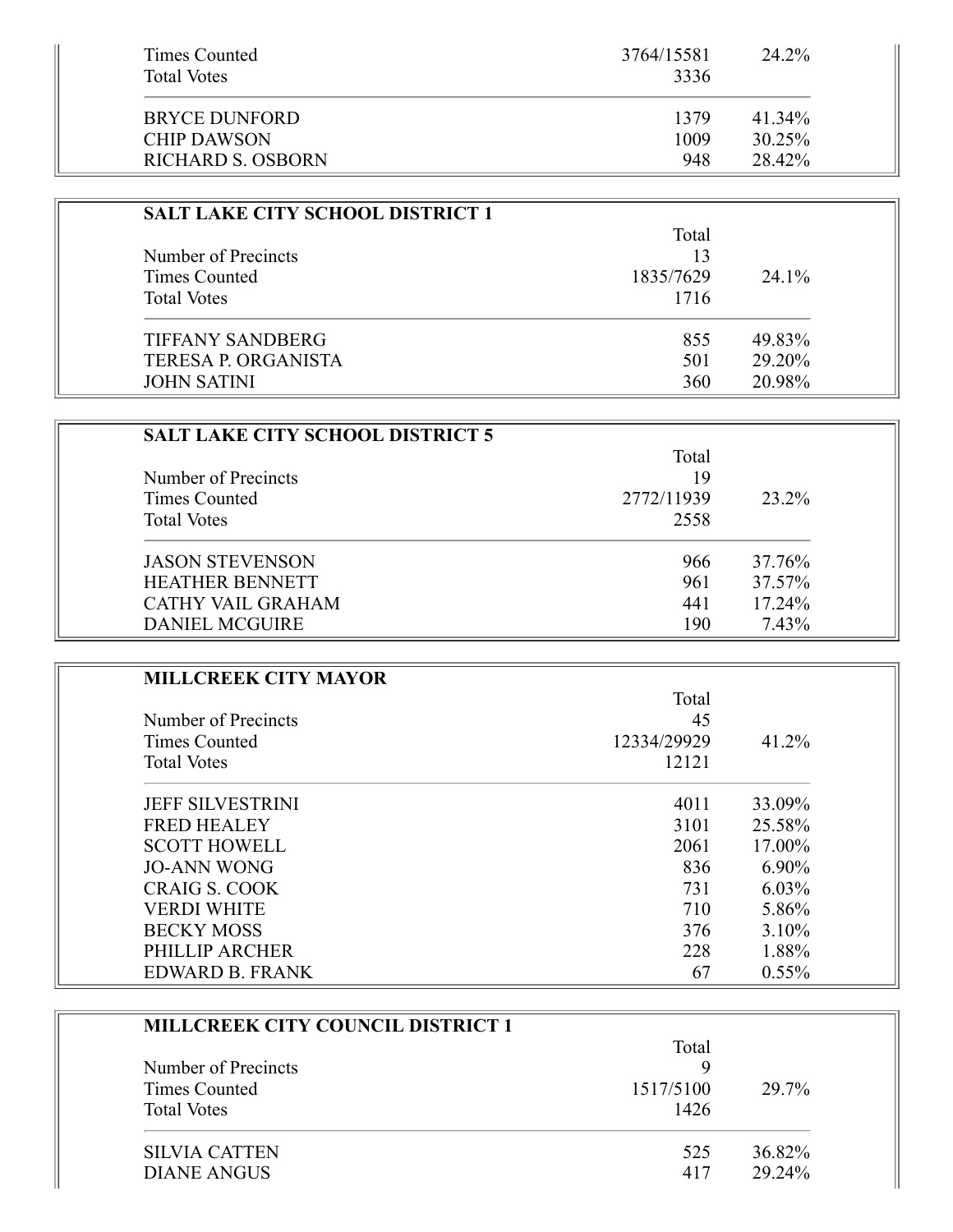| <b>GARLYN (GAR) HENDRY</b> | 206 | $14.45\%$ |  |
|----------------------------|-----|-----------|--|
| THOMAS RICHARDS            | 196 | 13.74%    |  |
| LORRIN P. COLBY JR         |     | 5.75%     |  |

| <b>MILLCREEK CITY COUNCIL DISTRICT 2</b> |           |          |
|------------------------------------------|-----------|----------|
|                                          | Total     |          |
| Number of Precincts                      | Q         |          |
| Times Counted                            | 2363/6662 | 35.5%    |
| <b>Total Votes</b>                       | 1890      |          |
| <b>DWIGHT MARCHANT</b>                   | 748       | 39.58%   |
| DWAYNE A VANCE                           | 570       | 30.16%   |
| <b>RIVKA RICHMAN</b>                     | 401       | 21.22%   |
| <b>JOHN DOUGLAS</b>                      | 171       | $9.05\%$ |

| <b>MILLCREEK CITY COUNCIL DISTRICT 3</b> |           |          |
|------------------------------------------|-----------|----------|
|                                          | Total     |          |
| Number of Precincts                      | 13        |          |
| Times Counted                            | 3700/8612 | 43.0%    |
| <b>Total Votes</b>                       | 3537      |          |
| <b>CHERI M. JACKSON</b>                  | 1349      | 38.14%   |
| <b>JEM KELLER</b>                        | 879       | 24.85%   |
| <b>DON WILLIE</b>                        | 520       | 14.70%   |
| <b>ADAM ZIMMERMAN</b>                    | 276       | 7.80%    |
| <b>JEFFREY M. WATERS</b>                 | 244       | $6.90\%$ |
| <b>BOB SHUPE</b>                         | 146       | 4.13%    |
| <b>JOHN W LISH</b>                       | 123       | 3.48%    |

| <b>MILLCREEK CITY COUNCIL DISTRICT 4</b> |           |          |
|------------------------------------------|-----------|----------|
|                                          | Total     |          |
| Number of Precincts                      | 14        |          |
| Times Counted                            | 4754/9555 | 49.8%    |
| <b>Total Votes</b>                       | 4577      |          |
| <b>BEV UIPI</b>                          | 1077      | 23.53%   |
| SERAYA AMIRTHALINGAM                     | 955       | 20.87%   |
| LISA H. BAGLEY                           | 818       | 17.87%   |
| <b>LAMONT TYLER</b>                      | 787       | 17.19%   |
| <b>BARRY B BOWEN</b>                     | 448       | 9.79%    |
| ROBERT S. BEARDSHALL                     | 196       | 4.28%    |
| <b>KURT ZIMMERMAN</b>                    | 183       | $4.00\%$ |
| <b>VAUGHN HOWARD</b>                     | 113       | 2.47%    |

| <b>KEARNS METRO TOWNSHIP COUNCIL DISTRICT 3</b> |          |        |
|-------------------------------------------------|----------|--------|
|                                                 | Total    |        |
| Number of Precincts                             |          |        |
| Times Counted                                   | 490/2144 | 22.9%  |
| <b>Total Votes</b>                              | 478      |        |
| <b>STEVE PERRY</b>                              | 309      | 64.64% |
| <b>CHRISTOPHER JAMES GEERTSEN</b>               | 52       | 10.88% |